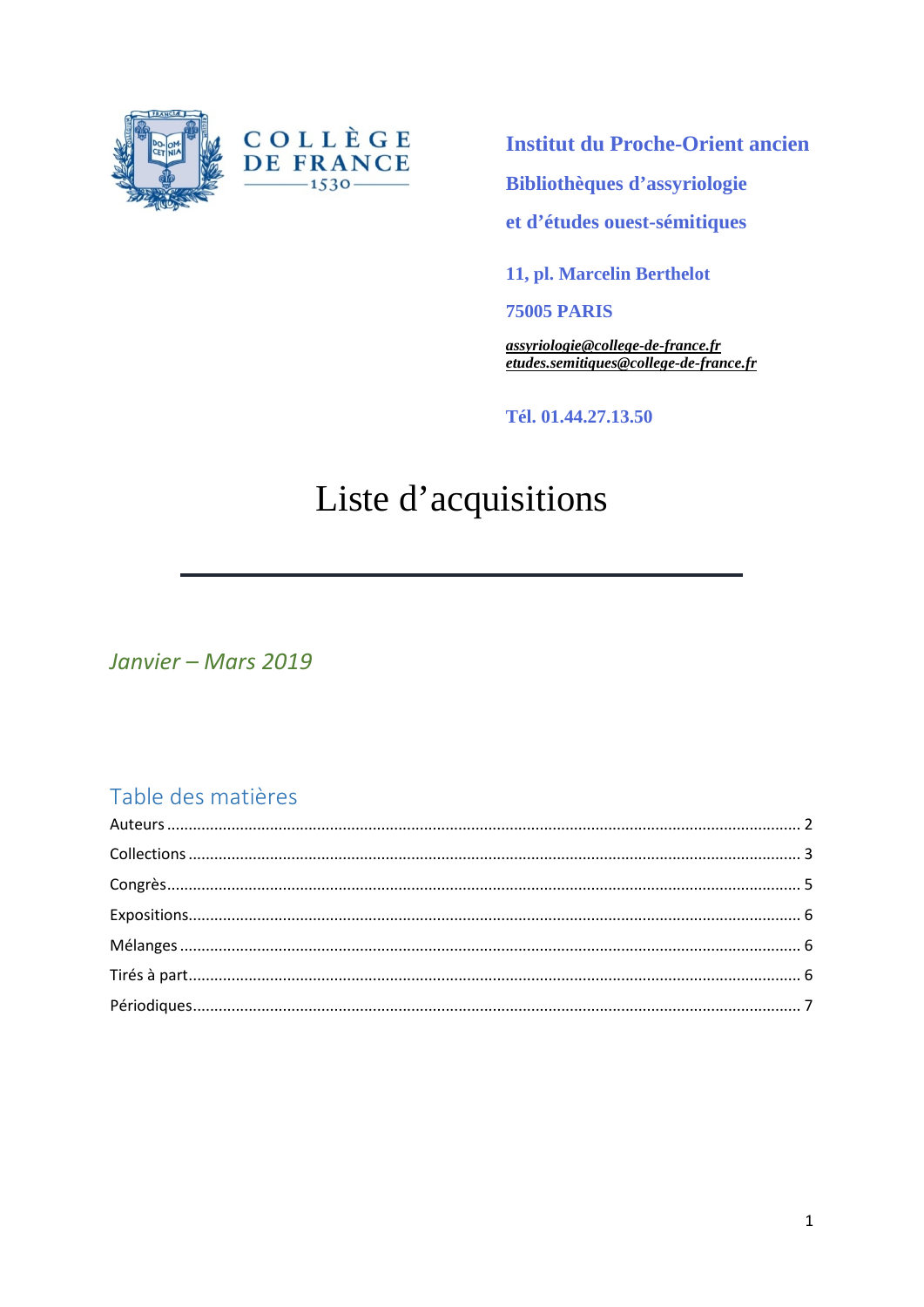#### <span id="page-1-0"></span>Auteurs

| $N^{\circ}$    | <b>Auteur</b>                                                                                                                                                                                                   | <b>Titre</b>                                                                                                                                                       | <b>Editeur</b>              | <b>Date</b> | Cote        |
|----------------|-----------------------------------------------------------------------------------------------------------------------------------------------------------------------------------------------------------------|--------------------------------------------------------------------------------------------------------------------------------------------------------------------|-----------------------------|-------------|-------------|
|                |                                                                                                                                                                                                                 |                                                                                                                                                                    |                             |             |             |
| 1              | Charpin, Dominique                                                                                                                                                                                              | "Tu es de mon sang" : les alliances dans le Proche-<br>Collège de<br>Orient ancien<br>France                                                                       |                             | 2019        | <b>CHAR</b> |
| $\mathbf{2}$   | Düring, Bleda S.                                                                                                                                                                                                | The archaeology of imperial landscapes : a<br>Cambridge<br>comparative study of empires in the ancient Near<br>University<br>East and mediterranean world<br>Press |                             | 2018        | DÜRI        |
| 3              | Horowitz, Wayne                                                                                                                                                                                                 | Eisenbrauns<br>Cuneiform in Canaan : the next generation                                                                                                           |                             | 2018        | <b>HORO</b> |
| 4              | Baylor<br>The art of divination in the ancient Near East: reading<br>Maul, Stefan Mario<br>University<br>the signs of heaven and earth<br>Press                                                                 |                                                                                                                                                                    | 2018                        | <b>MAUL</b> |             |
| 5              | Iron oxide rock artefacts in Mesopotamia c. 2600-<br>Melein, Martine<br>Archaeopress<br>1200 BC : an interdisciplinary study of hematite,<br>Marieke<br><b>Publishing Ltd</b><br>goethite and magnetite objects |                                                                                                                                                                    | 2018                        | <b>MELE</b> |             |
| 6              | The geography of trade : landscapes of competition<br>Archaeopress<br>and long-distance contacts in Mesopotamia and<br>Palmisano, Alessio<br>Publishing Ltd<br>Anatolia in the old assyrian colony period       |                                                                                                                                                                    | 2018                        | <b>PALM</b> |             |
| $\overline{7}$ | Die erfindung gottes : eine reise zu den quellen des<br>Wbg<br>Römer, Thomas C.<br>monotheismus<br>Academic                                                                                                     |                                                                                                                                                                    | 2019                        | <b>ROME</b> |             |
| 8              | University<br>Press of<br>Imperial peripheries in the Neo-Assyrian period<br>Tyson, Craig W.<br>Colorado                                                                                                        |                                                                                                                                                                    | 2018                        | <b>TYSO</b> |             |
| 9              | Le Monnier<br>Verderame, Lorenzo<br>Introduzione alle culture dell'antica Mesopotamia<br>Università                                                                                                             |                                                                                                                                                                    | 2017                        | <b>VERD</b> |             |
| 10             | Yardimci, Nurettin                                                                                                                                                                                              | Harran Ovası yüzey araştırması= Archaeological<br>survey in the Harran Plain                                                                                       | <b>Nurettin</b><br>Yardımcı | 2004        | YARD        |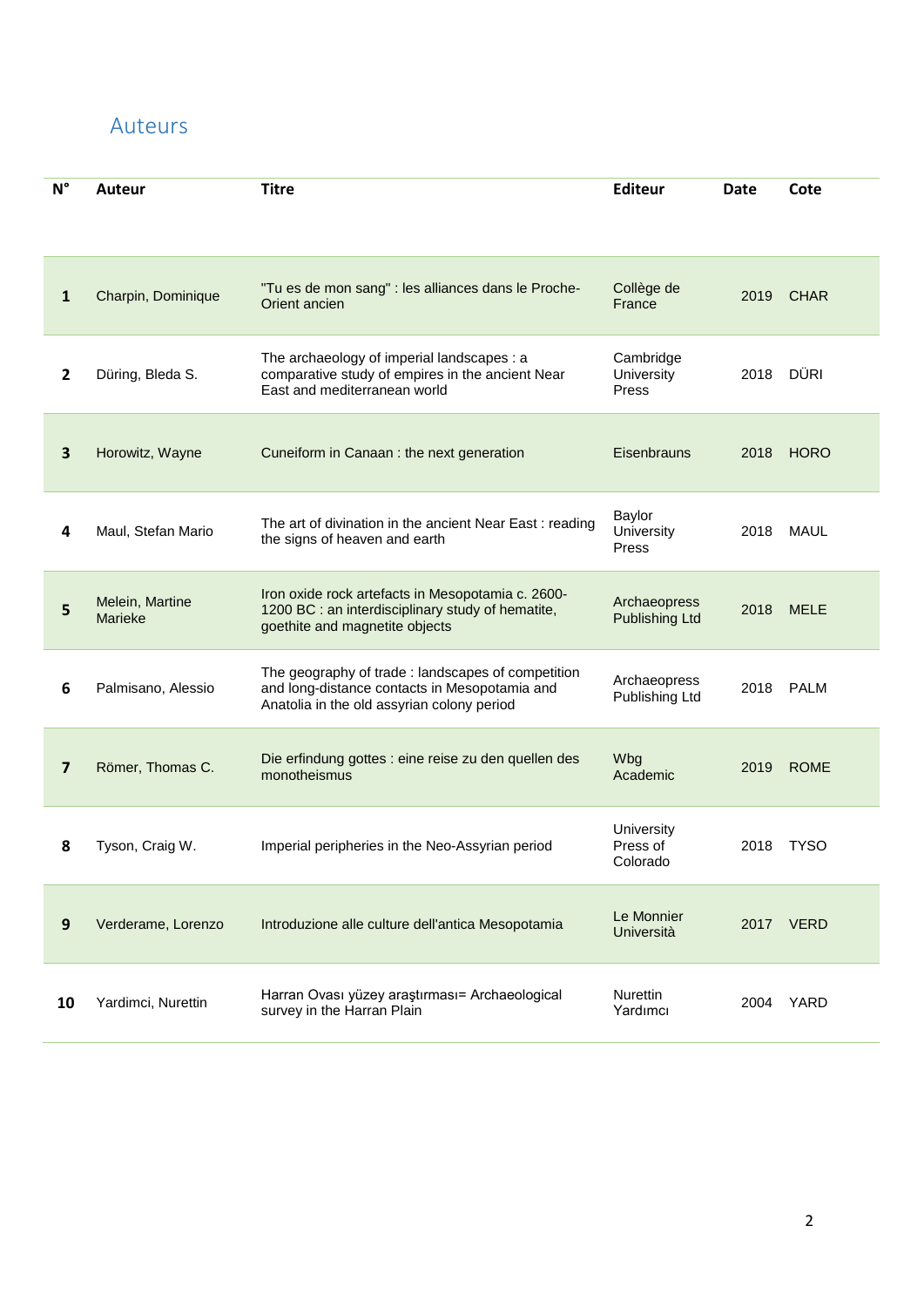#### <span id="page-2-0"></span>Collections

| $N^{\circ}$ | <b>Editeur</b><br><b>Titre</b><br><b>Auteur</b>                                                                                                                                                                                                                              |                                                                                                                                                                            |                                                                               | <b>Date</b>      | Cote              |
|-------------|------------------------------------------------------------------------------------------------------------------------------------------------------------------------------------------------------------------------------------------------------------------------------|----------------------------------------------------------------------------------------------------------------------------------------------------------------------------|-------------------------------------------------------------------------------|------------------|-------------------|
|             |                                                                                                                                                                                                                                                                              |                                                                                                                                                                            |                                                                               |                  |                   |
| 11          | Keilschrifttexte aus Isin - Išān Bahrīyāt : Ergebnisse<br>Bayerische<br>Walker, Christopher B.<br>der Ausgrabungen der Deutschen<br>Akademie der<br>Forschungsgemeinschaft unter der Schirmherrschaft<br>F.<br>Wissenschaften<br>der Bayerischen Ahademie der Wissenschaften |                                                                                                                                                                            | 2018                                                                          | C-ABAW NF<br>143 |                   |
| 12          | Verduci, Josephine A.                                                                                                                                                                                                                                                        | Metal jewellery of the Southern Levant and its<br>Western neighbours : cross-cultural influences in the<br>Peeters<br>Early Iron Age Eastern Mediterranean                 |                                                                               | 2018             | C-ANES<br>Sup. 53 |
| 13          | Archi, Alfonso                                                                                                                                                                                                                                                               | Harrassowitz<br>Administrative Texts: Allotments of Clothing for the<br>Palace Personnel : (Archive L. 2769)<br>Verlag                                                     |                                                                               | 2018             | <b>C- ARET 20</b> |
| 14          | Edizioni Ca'<br>Seleucid tablets from Uruk in the British Museum:<br>Corò, Paola<br>Foscari - Digital<br>text editions and commentary<br>Publishing                                                                                                                          |                                                                                                                                                                            | 2018                                                                          | C-ASO 16/6       |                   |
| 15          | Xella, Paolo                                                                                                                                                                                                                                                                 | Inscriptions phéniciennes inédites ou peu connues<br>dans la collection de la Direction Générale des<br>Antiquités du Liban                                                | Ministère de la<br>culture.<br><b>Direction</b><br>générale des<br>antiquités | 2018             | C-BAAL HS<br>15   |
| 16          | Karageorghis, Vassos                                                                                                                                                                                                                                                         | Late Bronze Age Aegean, Cypriote ceramics and<br>terracottas from Sidon: British Museum Excavations,<br>1998-2010                                                          | Ministère de la<br>culture.<br>Direction<br>générale des<br>antiquités        | 2018             | C-BAAL HS<br>16   |
| 17          | Harfouche, Romana                                                                                                                                                                                                                                                            | Paysages et peuplement du Mont Liban : La vallée du<br>Nahr Ibrahim et l'hinterland de Byblos                                                                              | Ministère de la<br>culture.<br><b>Direction</b><br>générale des<br>antiquités | 2017             | C-BAAL HS<br>17   |
| 18          | Neve, Peter                                                                                                                                                                                                                                                                  | Die Oberstadt von Hattuša : Die Bauwerke. III. Die<br>Bebauung im südlichen Vorfeld von Büyükkale:<br>De Gruyter<br>Nişantepe-Südburg-Ostplateau (Grabungen 1988-<br>1993) |                                                                               | 2018             | C-BH 20           |
| 19          | Landfester, Manfred                                                                                                                                                                                                                                                          | Brill's New Pauly. Supplements. [VIII]. The reception<br>of Antiquity in Renaissance Humanism                                                                              | <b>Brill</b>                                                                  | 2017             | C-BNPS 8          |
| 20          | Mäkipelto, Ville                                                                                                                                                                                                                                                             | Uncovering ancient editing : documented evidence of<br>changes in Joshua 24 and related texts                                                                              | De Gruyter                                                                    | 2018             | C-BZAW<br>513     |
| 21          | Nodet, Étienne                                                                                                                                                                                                                                                               | The Hebrew Bible of Josephus : main features                                                                                                                               | <b>Peeters</b>                                                                | 2018             | <b>C- CRB 92</b>  |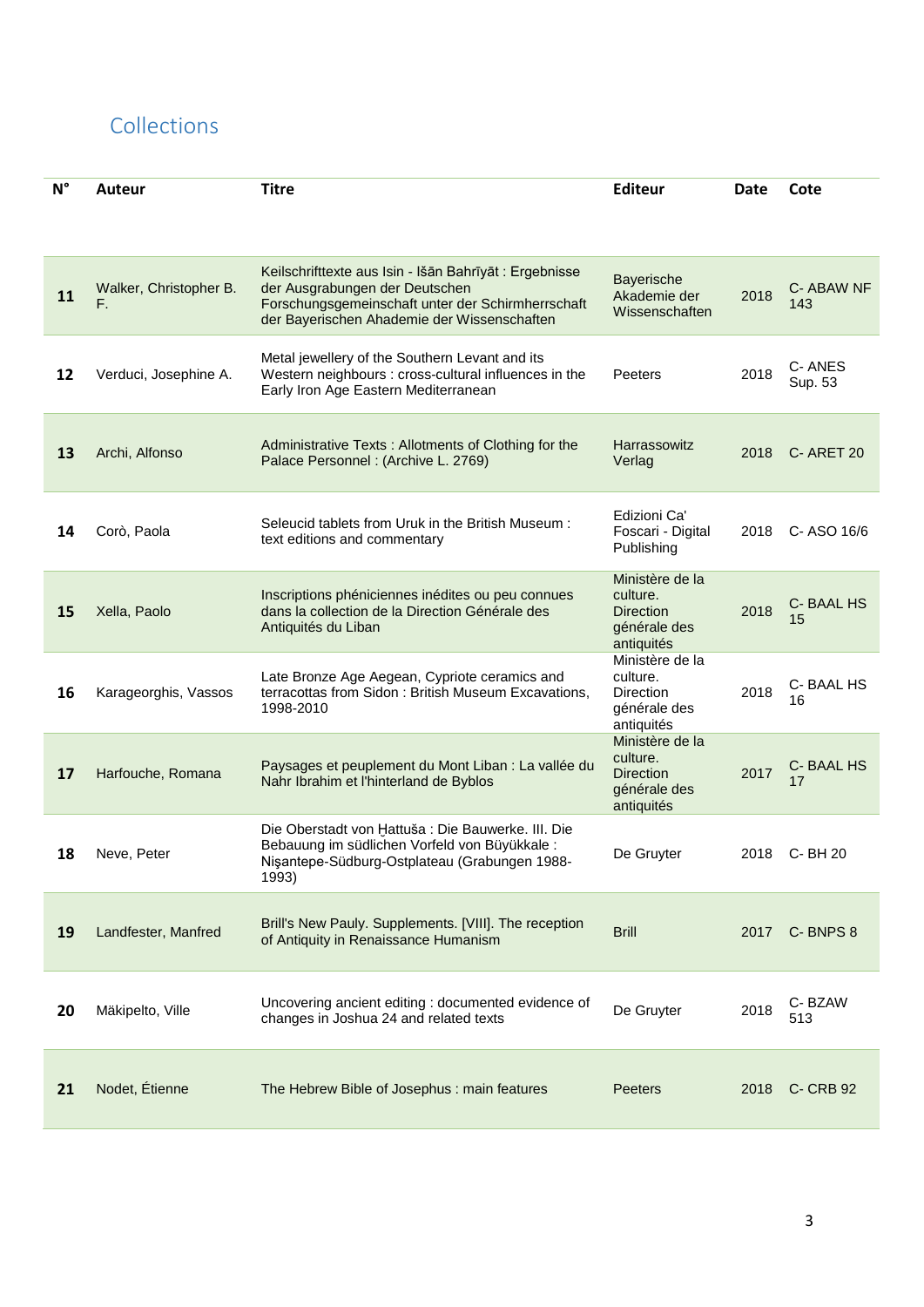| 22 | Saporetti, Claudio                                                                                                                                           | Memorie di un palazzo perduto<br>Aracne                                                                                                                                            |                                                       | 2017 | C-CSM 6          |
|----|--------------------------------------------------------------------------------------------------------------------------------------------------------------|------------------------------------------------------------------------------------------------------------------------------------------------------------------------------------|-------------------------------------------------------|------|------------------|
| 23 | Abraham, Kathleen                                                                                                                                            | A Late Old Babylonian temple archive from Dūr-<br><b>CDL Press</b><br>Abiešuh. The sequel                                                                                          |                                                       | 2017 | C-CUSAS<br>29    |
| 24 | Ercolani, Andrea                                                                                                                                             | Encyclopaedic dictionary of phoenician culture. 1.<br><b>Historical characters</b>                                                                                                 | Peeters                                               | 2018 | C-EDPC 1         |
| 25 | Askin, Lindsay A.                                                                                                                                            | Scribal culture in Ben Sira                                                                                                                                                        | <b>Brill</b>                                          | 2018 | C- JSJS 184      |
| 26 | Vacín, Luděk                                                                                                                                                 | The unknown Benno Landsberger : a biographical<br>Harrassowitz<br>sketch of an Assyriological "Altmeister's"<br>Verlag<br>development, exile, and personal life                    |                                                       | 2018 | C-LAOS 10        |
| 27 | Aramaic magic bowls in the Vorderasiatisches<br>Morgenstern, Matthew<br>Museum in Berlin : descriptive list and edition of<br><b>Brill</b><br>selected texts |                                                                                                                                                                                    |                                                       | 2018 | C-MRLA 7         |
| 28 | Chambon, Grégory                                                                                                                                             | Les archives d'Ilu-kân : gestion et comptabilité du<br>grain dans le palais de Mari                                                                                                | Société pour<br>l'étude du<br>Proche-Orient<br>ancien | 2018 | C-NABU 19        |
| 29 | Fiette, Baptiste                                                                                                                                             | Le palais, la terre et les hommes : la gestion du<br>domaine royal de Larsa d'après les archives de<br>Šamaš-Hazir                                                                 | <b>SEPOA</b>                                          | 2019 | C-NABU 20        |
| 30 | Abou-Abdallah, Marc                                                                                                                                          | L'histoire du royaume de Byblos à l'âge du Fer : 1080-<br>333                                                                                                                      | Peeters                                               | 2018 | C- OLA 274       |
| 31 | Svärd, Saana                                                                                                                                                 | Studying gender in the ancient Near East                                                                                                                                           | Eisenbrauns                                           | 2018 | C-RAI 59-60<br>w |
| 32 | Pace, Jérôme                                                                                                                                                 | The Neo-<br>Mythopoeïa : ou l'art de forger les "mythes" dans<br>l'"aire culturelle" syro-mésopotamienne,<br>Assyrian Text<br>méditerranéenne et indo-européenne<br>Corpus Project |                                                       | 2018 | C-SAAS 27        |
| 33 | Bilgin, Tayfun                                                                                                                                               | De Gruyter<br>Officials and administration in the Hittite world                                                                                                                    |                                                       | 2018 | C-SANER<br>21    |
| 34 | Kartveit, Magnar                                                                                                                                             | The Bible, Qumran, and the Samaritans                                                                                                                                              | De Gruyter                                            | 2018 | C-SJ 104         |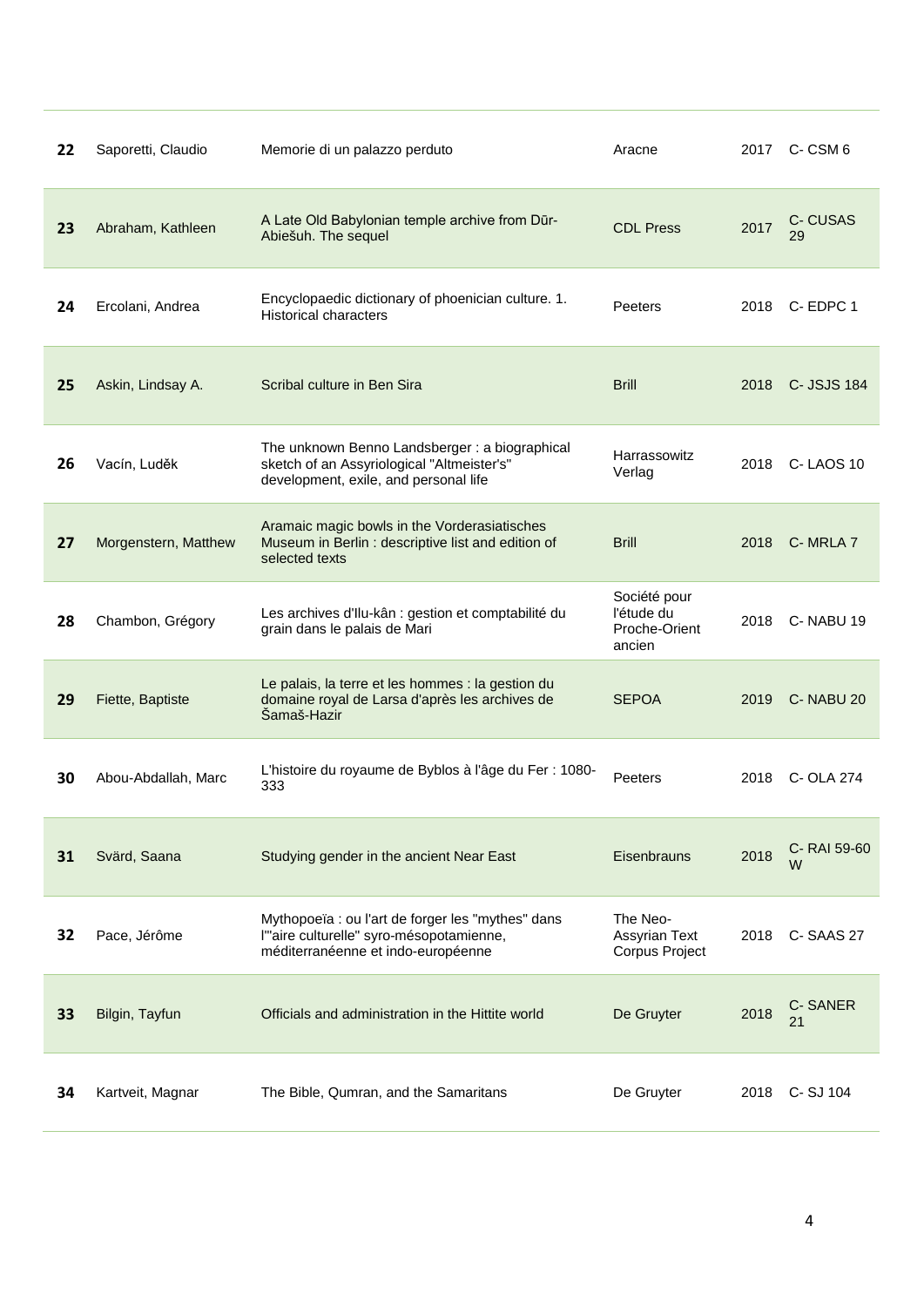| 35 | Wilhelm, Gernot                   | Harrassowitz<br>Kleine Beiträge zum Hurritischen<br>Verlag                                                                                                                                                                   |                        | 2018 | C-StBoT 64      |
|----|-----------------------------------|------------------------------------------------------------------------------------------------------------------------------------------------------------------------------------------------------------------------------|------------------------|------|-----------------|
| 36 | Joosten, Jan                      | The reconfiguration of Hebrew in the Hellenistic<br>period : proceedings of the Seventh International<br><b>Brill</b><br>Symposium on the Hebrew of the Dead Sea Scrolls<br>and Ben Sira at Strasbourg University, June 2014 |                        | 2018 | C-STDJ 124      |
| 37 | Rudolf, Stefanie                  | Syrische Astrologie und das syrische Medizinbuch                                                                                                                                                                             | De Gruyter             | 2018 | C-STMAC 7       |
| 38 | González García,<br>Antonio César | Museu<br>Entre el cielo y la tierra : arqueoastronomía del<br>Arqueològic<br>mundo feniciopúnico: XXX Jornadas de Arqueología<br>d'Eivissa i<br>Fenicio Púnica (Eivissa, 2015)<br>Formentera                                 |                        | 2017 | C-TMAI 76       |
| 39 | Tamm, Alexander                   | Tell Chuēra : Palast F - Architektur, Stratigraphie und<br>Kleinfunde                                                                                                                                                        | Harrassowitz<br>Verlag | 2018 | C- VFMOS<br>2/7 |
| 40 | Lundbom, Jack R.                  | The Book of Jeremiah: composition, reception, and<br>interpretation                                                                                                                                                          | <b>Brill</b>           | 2018 | C- VTS 178      |
| 41 | Muhle, Barbara                    | Harrassowitz<br>Steinerne Keulenköpfe aus Assur<br>Verlag                                                                                                                                                                    |                        | 2018 | C-WVDOG<br>150  |
| 42 | Jakob, Stefan                     | Ritualbeschreibungen und Gebete III                                                                                                                                                                                          | Harrassowitz<br>Verlag | 2018 | C-WVDOG<br>154  |

# <span id="page-4-0"></span>Congrès

| N° | Auteur            | <b>Titre</b>                                                                                                                                    | Editeur                       | Date | Cote                 |
|----|-------------------|-------------------------------------------------------------------------------------------------------------------------------------------------|-------------------------------|------|----------------------|
| 43 |                   | Archaeological explorations in Syria 2000-2011 :<br>proceedings of ISCACH-Beirut 2015                                                           | Archaeopress<br>Archaeology   | 2018 | Cg. Beyrouth<br>2018 |
| 44 | Tucker, W. Dennis | The Psalter as witness: theology, poetry, and genre:<br>proceedings from the Baylor University - University of<br>Bonn symposium on the Psalter | Baylor<br>University<br>Press | 2017 | Cg. Waco<br>2017     |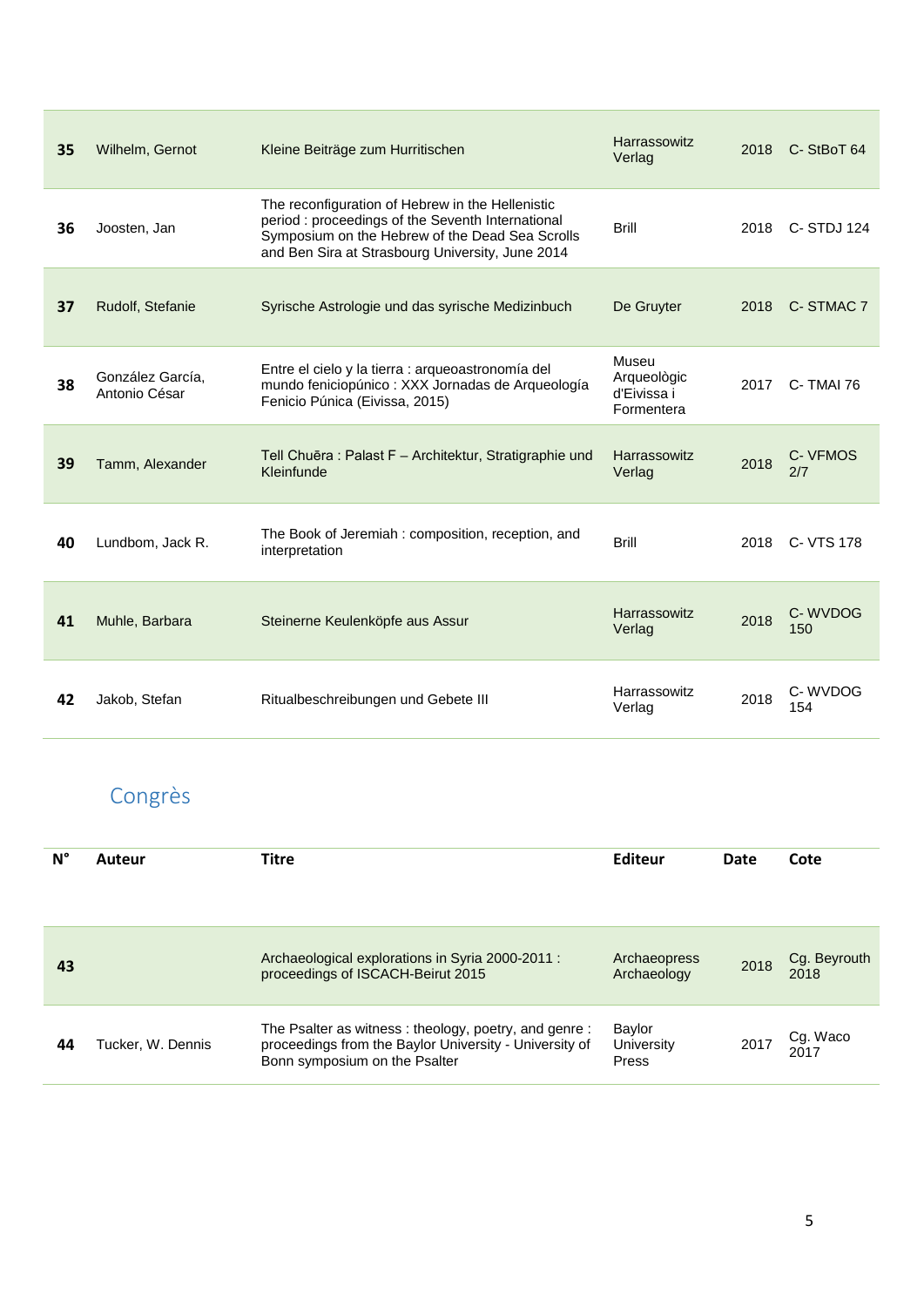### <span id="page-5-0"></span>Expositions

| N° | Auteur          | Titre                                                                                                                                                                                                      | Editeur | Date | Cote               |
|----|-----------------|------------------------------------------------------------------------------------------------------------------------------------------------------------------------------------------------------------|---------|------|--------------------|
| 45 | Emerit, Sibylle | Musiques!: Echos de l'Antiquité : Jexposition, Musée<br>du Louvre-Lens, 13 septembre 2017-15 janvier 2018,<br>Caixa Forum Barcelone, février-mai 2018, Madrid,<br>Caixa Forum Madrid, juin-septembre 2018] | Snoeck  | 2017 | Expo. 2017<br>Lens |

# <span id="page-5-1"></span>Mélanges

| $N^{\circ}$ | Auteur                           | <b>Titre</b>                                                                                                                                                      | Editeur                       | Date | Cote          |
|-------------|----------------------------------|-------------------------------------------------------------------------------------------------------------------------------------------------------------------|-------------------------------|------|---------------|
| 46          | Domenici, Davide                 | Urbanized landscapes in early Syro-Mesopotamia<br>and prehispanic Mesoamerica : papers of a cross-<br>cultural seminar held in honor of Robert McCormick<br>Adams | <b>Harrassowitz</b><br>Verlag | 2018 | Mel. Adams    |
| 47          | Artus, Olivier                   | L'identité dans l'Écriture : hommage au professeur<br>Jacques Briend                                                                                              | Les Éd. du<br>Cerf            | 2009 | Mel. Briend   |
| 48          | Panayotov, Strahil<br>Valentinos | Mesopotamian medicine and magic: studies in honor<br>of Markham J. Geller                                                                                         | <b>Brill</b>                  | 2018 | Mel. Geller   |
| 49          | Bekkum, Koert van                | Biblical Hebrew in context: essays in Semitics and<br>Old Testament texts in Honour of Professor Jan P.<br>Lettinga                                               | Brill                         | 2018 | Mel. Lettinga |

### <span id="page-5-2"></span>Tirés à part

| N° | <b>Auteur</b>    | Titre                                                                                                                         | Editeur                         | Date | Cote               |
|----|------------------|-------------------------------------------------------------------------------------------------------------------------------|---------------------------------|------|--------------------|
| 50 | Béranger, Marine | Fonctions et usages des enveloppes de letter dans la<br>Mésopotamie des IIIe et IIe Mil. Av. J.-C. (2340-1595<br>$AV. J.-C.)$ | Librairie<br>Honoré<br>Champion | 2018 | <b>TP Béranger</b> |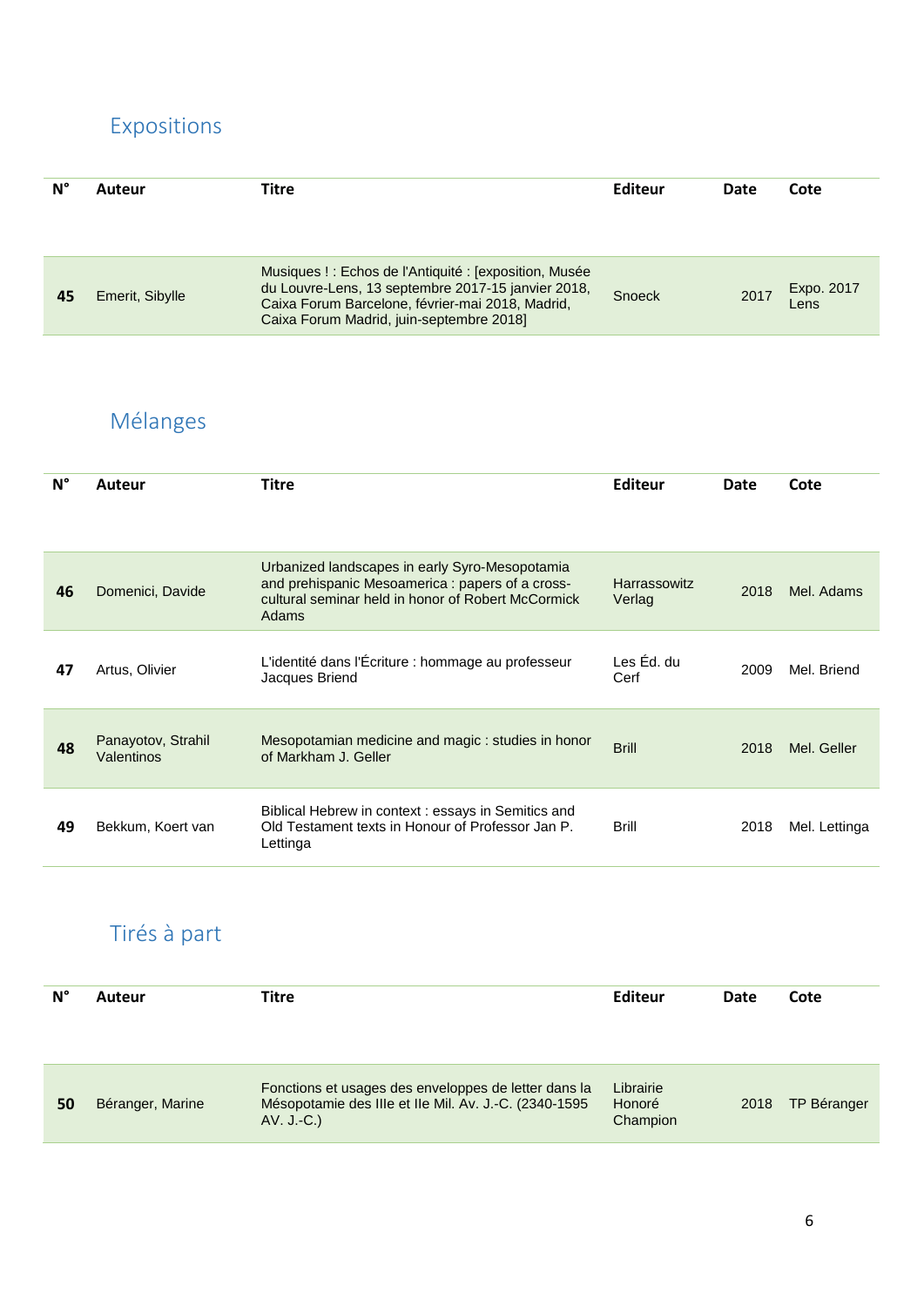# <span id="page-6-0"></span>Périodiques

| $\mathsf{N}^\circ$ | <b>Titre</b>                    | <b>Description</b>                                                                         | Cote                                                                       |
|--------------------|---------------------------------|--------------------------------------------------------------------------------------------|----------------------------------------------------------------------------|
|                    |                                 |                                                                                            |                                                                            |
| 51                 | Aethiopica                      | v.21(2018)                                                                                 | P-Aeth<br>Sommaire<br>Accessible en ligne via<br><b>OMNIA</b>              |
| 52                 | Akkadica                        | v.139 :no.2                                                                                | P- Akkadica                                                                |
| 53                 | American journal of archaeology | v.121:no.3(2017:juil./sept.)<br>v.122:no.2(2018:avril/juin)<br>v.123:no.1(2019:janv./mars) | P-AJA<br>Sommaire<br>Accessible en ligne via<br><b>OMNIA</b>               |
| 54                 | Altorientalische Forschungen    | v.45:no.2(2018:juil./déc.)                                                                 | P-AoF<br>Accessible en ligne via<br><b>OMNIA</b>                           |
| 55                 | Archiv orientální               | v.86:no.3(2018:juil./sept.)                                                                | P-ArOr<br>Sommaire<br>Accessible en ligne via<br><b>OMNIA</b>              |
| 56                 | <b>Biblica</b>                  | v.99:no.4(2018:oct./déc.)                                                                  | P-Bib<br>Sommaire<br>Accessible en ligne via<br><b>OMNIA</b>               |
| 57                 | <b>Bibliotheca orientalis</b>   | v.75:no.3/4(2018:mai)                                                                      | P-BiOr<br>Sommaire<br>Accessible en ligne via<br><b>OMNIA</b>              |
| 58                 | <b>Biblische Notizen</b>        | v.180(2019:janv./mars)                                                                     | P-BN<br>Sommaire                                                           |
| 59                 | Fraternité d'Abraham            | n° 180(: 2018)                                                                             | P-FA<br>Sommaire                                                           |
| 60                 | Hebrew Bible and Ancient Israel | v.7:no.2(2015 2018)<br>v.7:no.3(2015 2018)                                                 | P-HeBAI<br>Sommaire<br>Sommaire<br>Accessible en ligne via<br><b>OMNIA</b> |
| 61                 | Henoch                          | v.40:no.1(2018:janv./juin)                                                                 | P-Hen                                                                      |
| 62                 | Heritage Turkey                 | v.8(2018)                                                                                  | P-HeTu<br>Sommaire                                                         |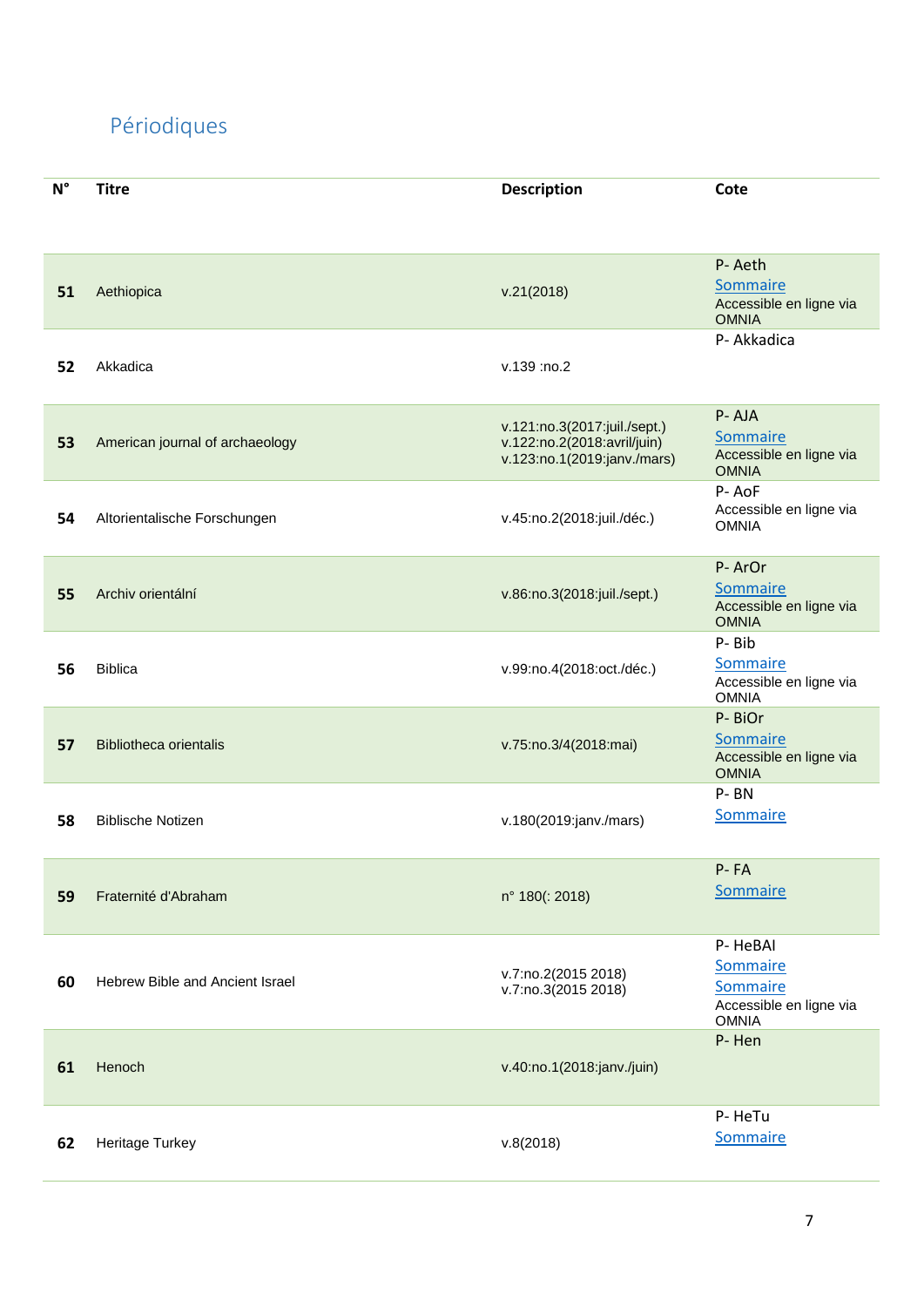| 63 | Journal for the study of Judaism in the Persian, Hellenistic and<br>Roman period | v.50:no.1(2019:janv./mars)                                 | P-JSJP<br>Accessible en ligne via<br><b>OMNIA</b>               |
|----|----------------------------------------------------------------------------------|------------------------------------------------------------|-----------------------------------------------------------------|
| 64 | Journal of Arabian studies                                                       | v.8:no.1(2018:janv./juin)                                  | P-JAS<br>Accessible en ligne via<br><b>OMNIA</b>                |
| 65 | Journal of biblical literature                                                   | v.137:no.4(2018:oct./déc.)                                 | P-JBL<br>Accessible en ligne via<br><b>OMNIA</b>                |
| 66 | Journal of Near Eastern Studies                                                  | v.77:no.1(2018:janv./juin)                                 | P-JNES<br>Accessible en ligne via<br><b>OMNIA</b>               |
| 67 | Journal of Northwest Semitic languages                                           | v.44:no.2(2018:juil./déc.)                                 | P-JNSL<br><b>Sommaire</b>                                       |
| 68 | Journal of the economic and social history of the Orient                         | v.62:no.1(2020:janv.)                                      | P-JESHO<br>Accessible en ligne via<br><b>OMNIA</b>              |
| 69 | Judaisme ancien                                                                  | v.6(2018)                                                  | $P - JA$<br>Sommaire<br>Accessible en ligne via<br><b>OMNIA</b> |
| 70 | Le Journal des médecines cunéiformes                                             | v.32(2018:juil.)                                           | P-JMC                                                           |
| 71 | Mitteilungen der Deutschen Orient-Gesellschaft zu Berlin                         | v.150(2018)                                                | P-MDOG<br>Sommaire                                              |
| 72 | Near Eastern archaeology                                                         | v.81:no.4(2018:oct./déc.)                                  | P-NEA<br>Sommaire                                               |
| 73 | Orientalia                                                                       | v.87:no.2(2018:avril/juin)                                 | P-Or                                                            |
| 74 | Orientalistische Literaturzeitung                                                | v.113:no.4(2018:juil./août)<br>v.113:no.5(2018:sept./oct.) | P-OLZ<br>Accessible en ligne via<br><b>OMNIA</b>                |
| 75 | Palestine exploration quarterly                                                  | v.150:no4 (2018:dec.)                                      | P-PEQ<br>Accessible en ligne via<br><b>OMNIA</b>                |
| 76 | Res Antiquae                                                                     | v.15(2018)                                                 | P- Res Antiquae<br>Sommaire                                     |